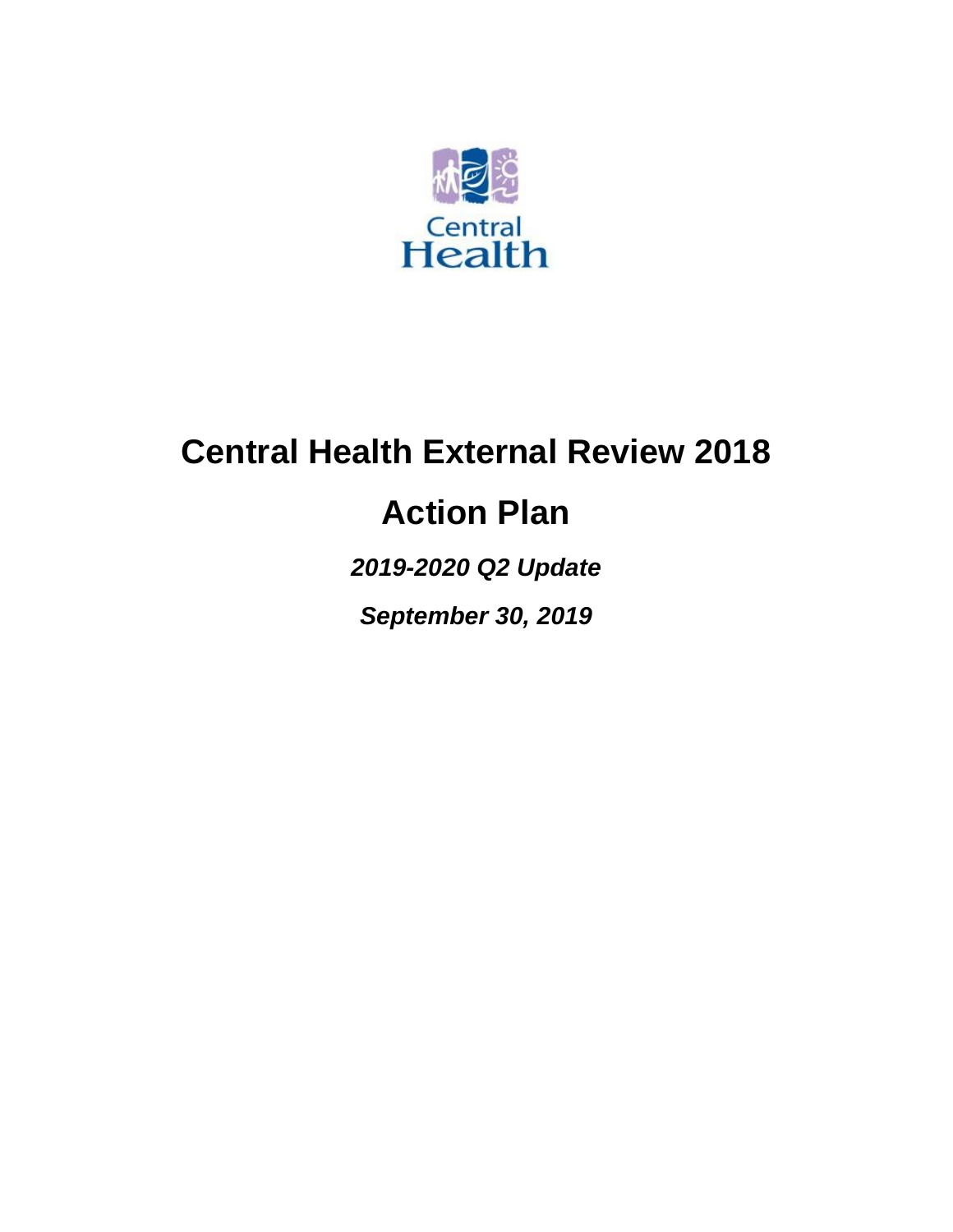#### **ACTION PLAN**

#### **Central Health External Review and Recommendations**

#### **Introduction**

On May 17, 2018 the Honourable John Haggie, Minister of Health and Community Services, released the Central Regional Health Authority External Review Report. It included 32 recommendations to address governance, leadership, clinical management, relationships, succession planning, and community engagement; and an additional 4 'other issues' recommendations, bringing the total recommendations to 36.

An Implementation Steering Committee (ISC) was created to oversee implementation of the report recommendations. Committee membership includes the Central Health Board Chair, who serves as the Chair of ISC; representatives from Central Health's Board of Trustees; Memorial University's Faculty of Medicine; and the Department of Health and Community Services; with external review lead Dr. Peter Vaughan acting as an advisor. The President and CEO, as well as a support from the Senior Management Team, sits on the committee.

The committee met initially to review the recommendations, assess the status of each recommendation, and develop an action plan to move the recommendations forward. The committee now meets on a quarterly basis to monitor and update the status of the recommendations.

Directly responding to the external review recommendations, the action plan has three goals:

- 1. Support Central Health in cultivating and fostering a culture that lives its values of compassion, accountability, respect, equity, and safety.
- 2. Enable the continued development and implementation of a person- and family-centred care approach, regional programs and services, collaborative practice, and respectful workplaces.
- 3. Serve as the basis for regular reporting to the Department of Health and Community Services, and the public.

#### **NOTE**

In developing the action plan, you will note there are several activities listed for each of the recommendations that are aimed to address the intent of the recommendation. When all actions are completed the recommendation is considered completed.

When there was a need to have additional information regarding the intent of the recommendation, Dr. Vaughan was consulted and the interpretation of the intent of the recommendation is contained in this action plan.

A legend is developed to align with the status of the actions: Green - actions that are completed, Blue actions that are in progress, and Black - actions that are yet to be commenced. Worthy to note, some of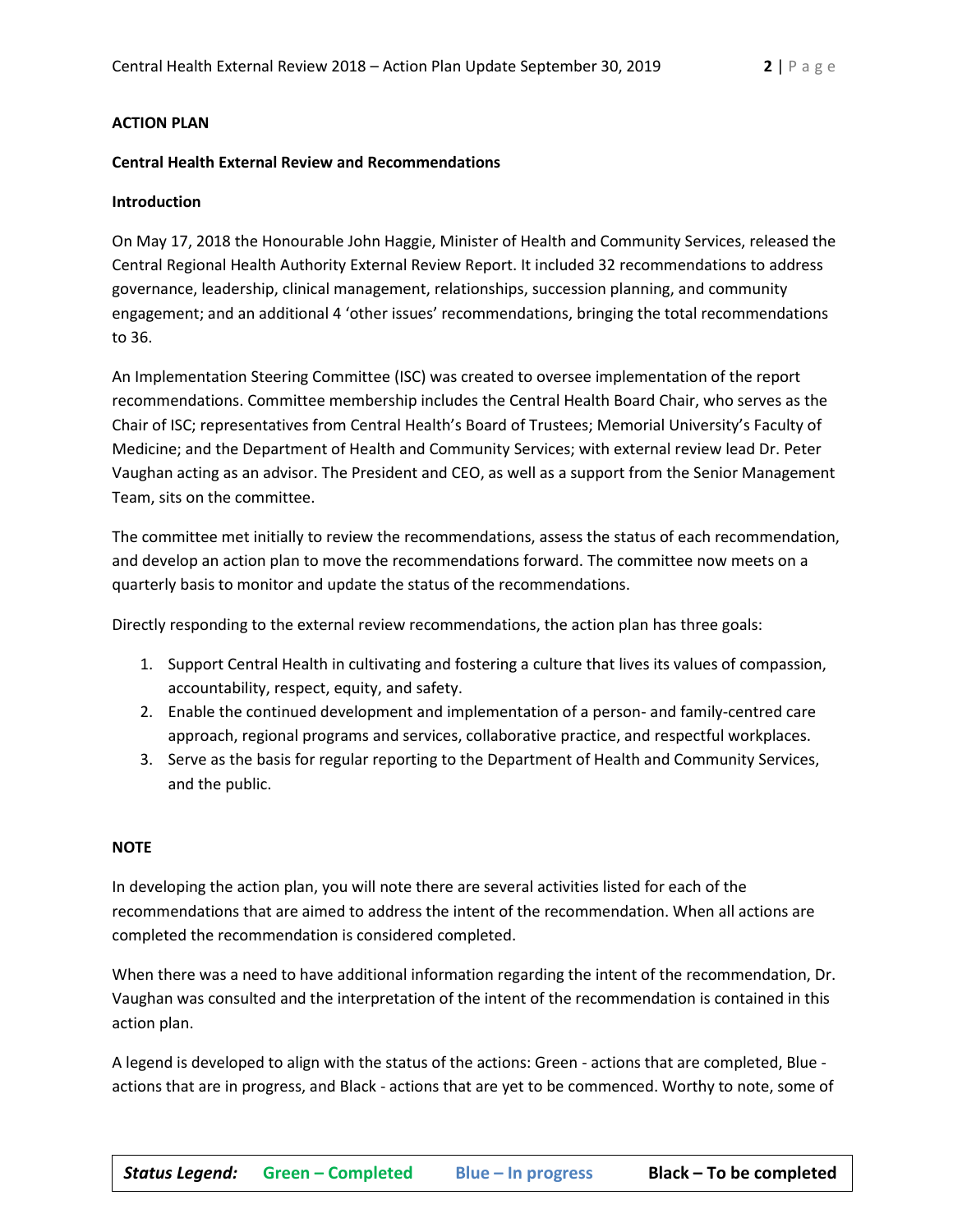the actions in the action plan are newly developed initiatives/strategies, while others originated before the external review. For instance, some of the actions include initiatives Central Health began before the external review (e.g. organizational culture of civility and respect, programmatic approach to clinical services across the RHA, Primary Health Care collaborative care, new Central Health website implementation of recommendations from security review, etc.). Many of these actions are listed as ongoing while other actions listed are commencing based upon the timeline identified in the plan. A Lead individual has been identified for each recommendation. This individual has accountability for the actions list and is responsible to report back to the committee on the status of the actions.

It should also be noted that the Central Health External Review Report completed by Dr. Vaughan does not have recommendations listed in a sequential number and their recommendations reflect the sections of the report where recommendations are noted. For instance, there are no recommendations in section 1, 2 or 8 of the report. To be consistent with the recommendations of the external review, the numbering aligns with the recommendation numbering as identified in the report.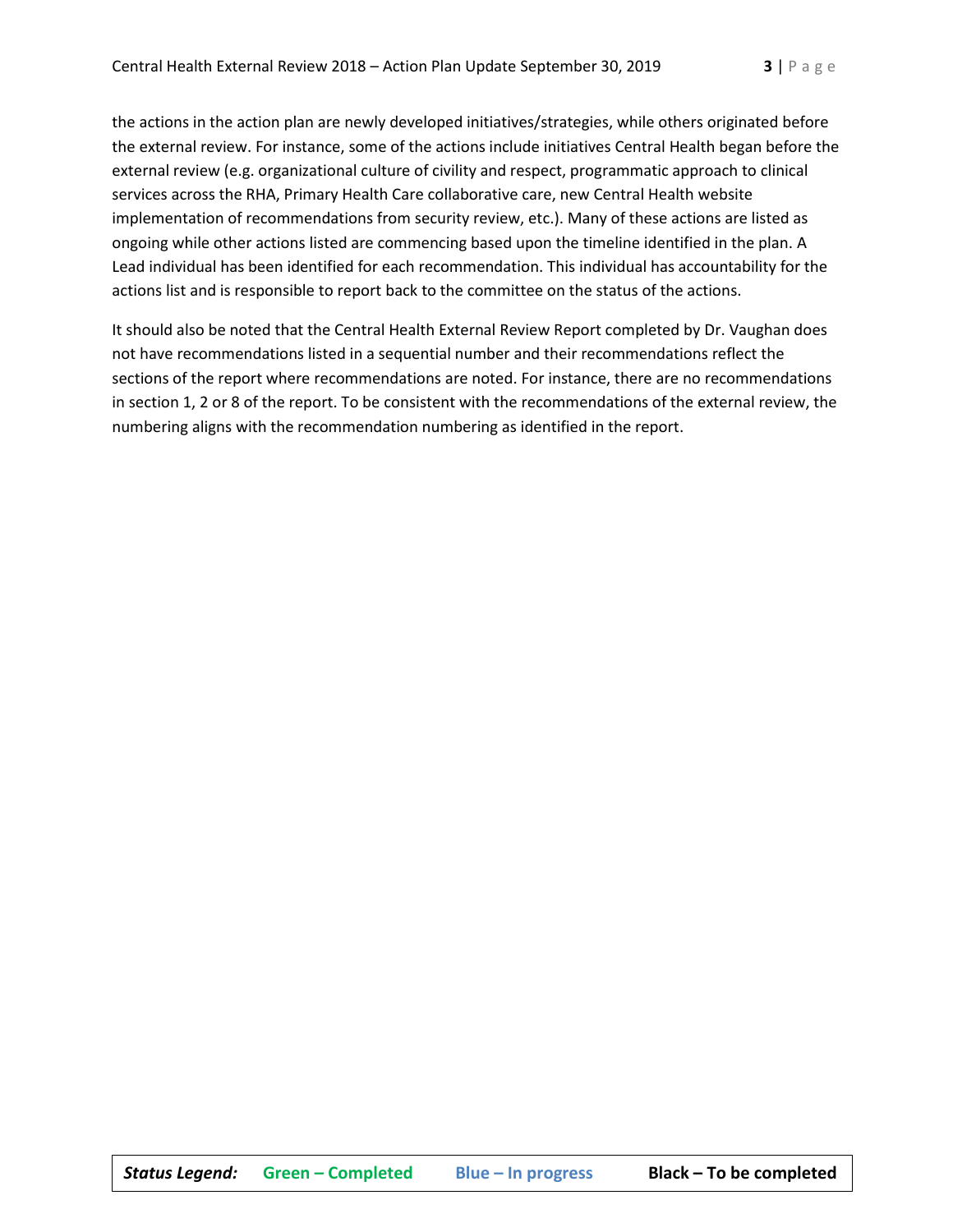## **GOVERNANCE**

#### **Recommendations**

**3.0 (1) Government should incentivize collaboration between the municipalities of Grand Falls-Windsor and Gander. Interpretation**

Dr. Vaughan clarified that this recommendation should be focused on developing robust Primary Health Care (PHC) Networks in Gander and Grand Falls-Windsor. These networks would have a full team of health care professionals (physicians, social workers, nurses, dietitians, etc.) focused on the needs of the community. He further explained that money to support the Primary Health Care Network will help make this happen. The need to move away from institutional focus and to focus on the needs of the population was identified.

**Lead**

VP – Integrated Health & Chief Nursing Officer

**Actions**

Establish Community Advisory Committees (CACs) in Gander and Grand Falls Windsor.

Engage with HCS senior leadership to ensure alignment between CH PHC plans/initiatives and provincial vision for PHC.

Engage with Shalloway Primary Health Care Network to identify alignments and opportunities.

Involve Gander and Grand Falls-Windsor in next environmental scan (community health needs assessment) as part of next strategic planning process.

Review all PHC initiatives, and identify ways to involve stakeholders (e.g. municipalities, CACs, Memorial University Faculty of Medicine, etc.).

**Actions**

**3.1 (2) The Board should focus its role on oversight of management – healthy tension is desirable.**

**Lead** CEO

Note: Actions under this recommendation should be reviewed with actions under recommendation 3.6.

Introduce new CEO report to the board format.

Review current Board orientation binder and sessions.

Explore provincial orientation binder and sessions.

Develop tools for Board Trustees (e.g. client relations referral cards, speaking points, etc.).

Re-administer the Accreditation Canada Governance Standards self-assessment and governance functioning tool and develop action plan.

Board chair to lead discussion with Trustees about roles and characteristics of a governance board.

Following discussion, develop survey for consensus on Trustee roles and responsibilities.

Develop educational needs survey for board members.

**3.2 (3) The Board develop a communication strategy a) internally for staff and physicians, and b) externally with communities to increase transparency of the Board decision-making process.**

**Lead**

Director of Communications & Government Relations

Note: Actions under this recommendation should be reviewed with actions under recommendation 3.1 and 3.4.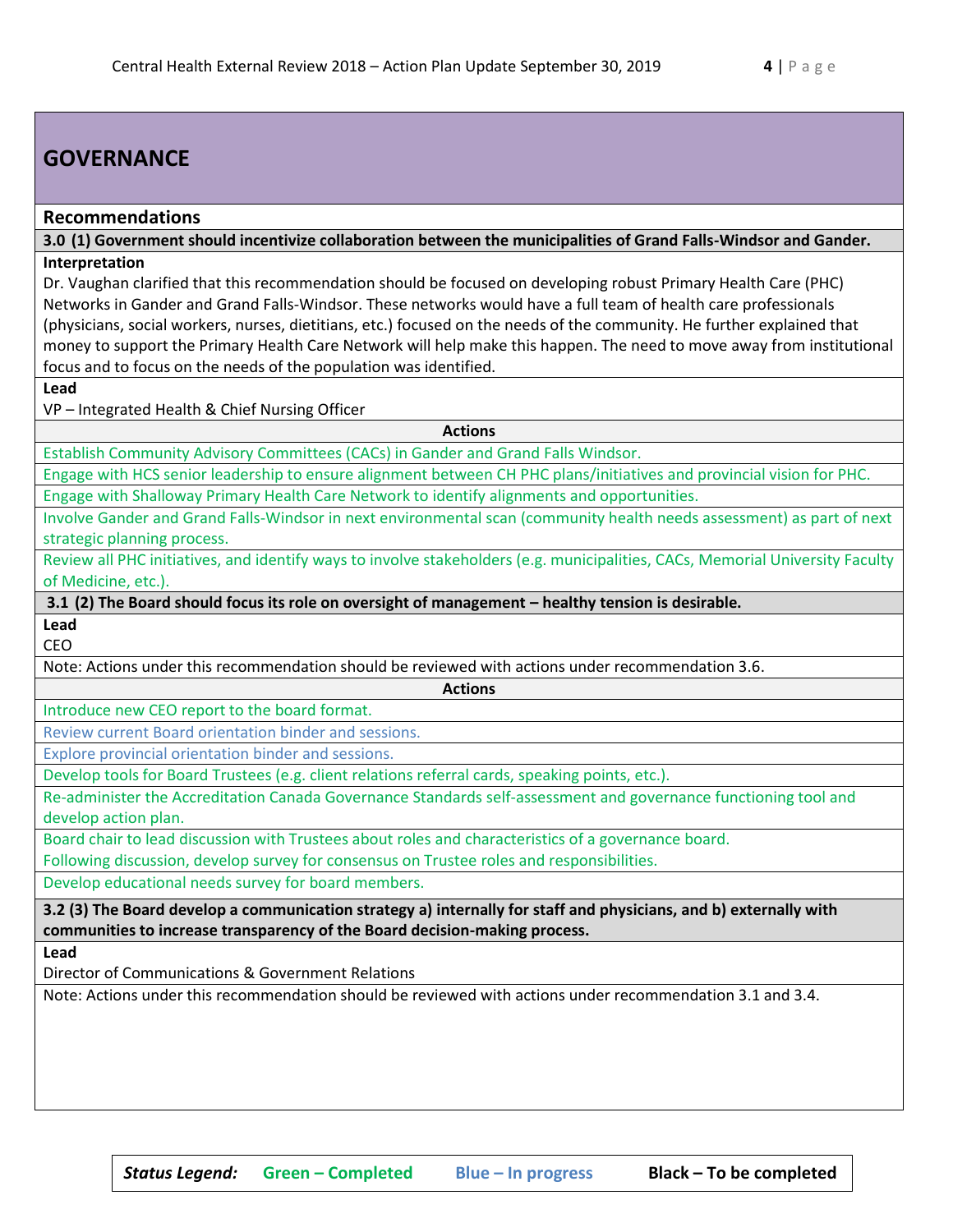| <b>Actions</b>                                                                                                                                                             |
|----------------------------------------------------------------------------------------------------------------------------------------------------------------------------|
| Update RHA communications plans to include consideration of the role of the Board in significant communication                                                             |
| initiatives (e.g. service/program changes, crisis communications, etc.).                                                                                                   |
| Include significant Board decisions in internal and external communications plans.                                                                                         |
| Discuss development of a Stakeholder Relations Committee of the Board.                                                                                                     |
| 3.3 (4) Medical Staff Bylaws changes are required to remove CEO as final authority for approval of credentialing and                                                       |
| privileging of physicians. The responsibility for credentialing and privileging of physicians should be a Board                                                            |
| responsibility based on the recommendations of the RHA Credentials Committee.                                                                                              |
| Lead                                                                                                                                                                       |
| VP - Medical Services & Chief of Staff                                                                                                                                     |
| <b>Actions</b>                                                                                                                                                             |
| Contract with legal counsel to draft proposed changes to current medical staff by-laws to remove the CEO as final                                                          |
| authority for approval of credentials.                                                                                                                                     |
| 3.4 (5) Amend Board Bylaws to open meetings to the public beyond the annual meeting. In camera meetings should be                                                          |
| confined to matters pertaining to finance, legal and human resource issues only.                                                                                           |
| Lead                                                                                                                                                                       |
| VP-People & Transformation/Governance Committee of the Board                                                                                                               |
| <b>Actions</b>                                                                                                                                                             |
| Consult with legal re: public disclosure of agendas, minutes, reports, etc.                                                                                                |
| Governance committee of the board to review current Board bylaws.                                                                                                          |
| Develop new agenda format for board meetings.                                                                                                                              |
| First open board meeting to be held before December 31, 2018.                                                                                                              |
| 3.5 (6) The Board should devote at least one meeting annually to risk assessment and risk mitigation.                                                                      |
| Lead                                                                                                                                                                       |
| VP - People & Transformation<br><b>Actions</b>                                                                                                                             |
|                                                                                                                                                                            |
| Update the board on current risk management and mitigation policies and practices in place at the RHA as outlined in the<br>Central Health Risk Management Plan 2018-2020. |
| Review compliance statement provided by the CEO to the Board and increase reporting from once a year to quarterly.                                                         |
| Ensure that risk mitigation initiatives are reported quarterly to the Board through the organization's new balanced                                                        |
| scorecard.                                                                                                                                                                 |
|                                                                                                                                                                            |
| 3.6 (7) The Board invest in governance training such as the Institute of Corporate Directors program.                                                                      |
| Lead                                                                                                                                                                       |
| <b>CEO</b>                                                                                                                                                                 |
| <b>Actions</b>                                                                                                                                                             |
| Review orientation binder and education sessions provided to the Board in 2016-2017.                                                                                       |
| Explore Institute of Corporate Directors (ICD) corporate membership.                                                                                                       |
| Board members to enroll in Directors Education Program session offered by the ICD - Overseeing Strategy: A Framework                                                       |
| for Boards of Directors.                                                                                                                                                   |
|                                                                                                                                                                            |
| Partner with the DHCS to deliver Board education on the RHA Act and the Board's role in patient safety.                                                                    |
| Develop education needs assessment survey.                                                                                                                                 |
| Work with other RHA's to develop provincial approach to board orientation.                                                                                                 |
|                                                                                                                                                                            |
|                                                                                                                                                                            |
|                                                                                                                                                                            |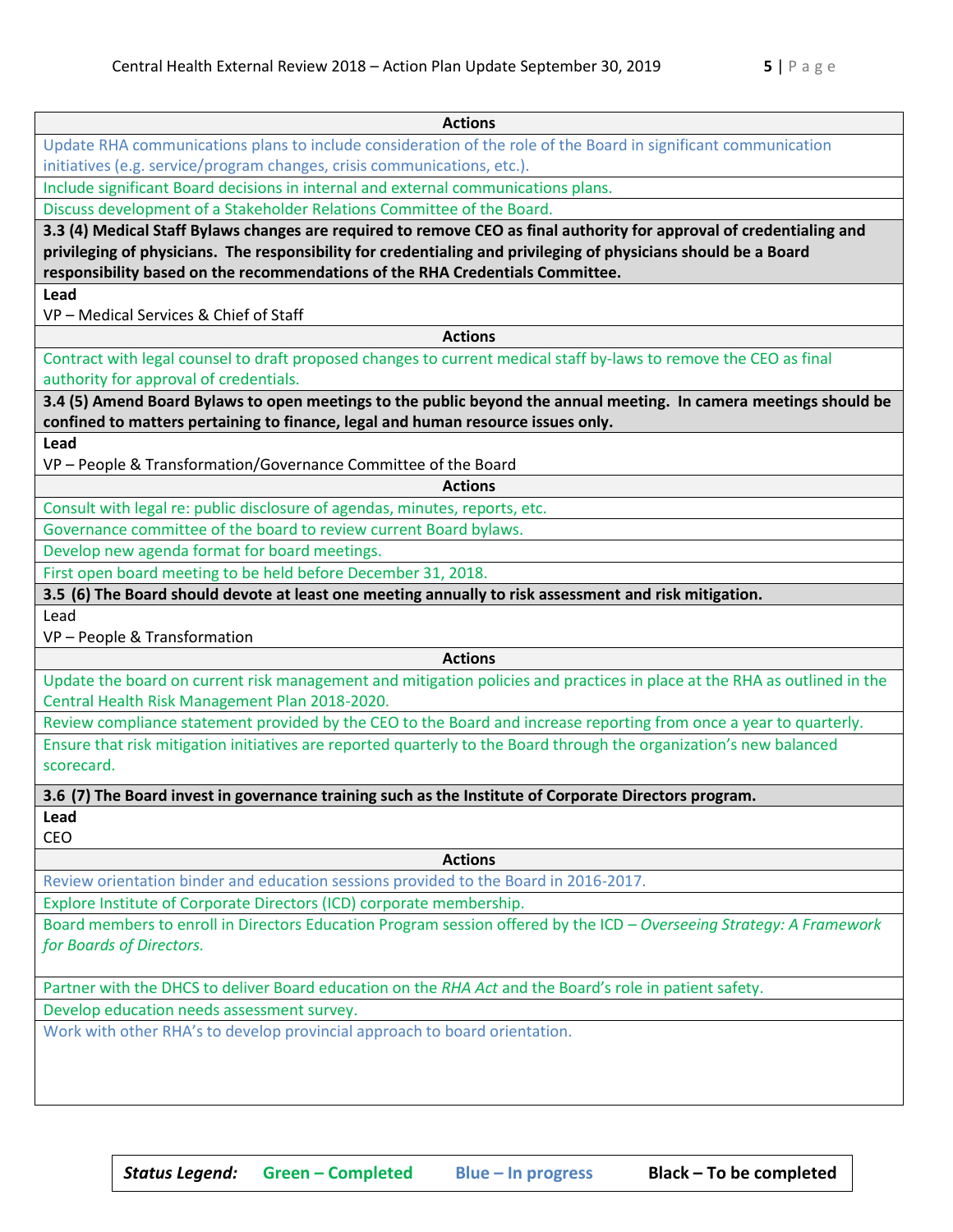#### **3.7 (8) The Board hold management accountable for measurable improvement in organizational culture civility and respect.**

#### **Lead**

VP – People & Transformation

**Actions**

Promote and support the Working Minds Sessions and the 'Guarding Minds at Work' survey to achieve Level 3 certification with Excellence Canada.

Continue to promote and support *Trust Your Canary* civility and respect sessions.

Continue to support and advance the LEADS Framework.

Continue with development of balanced scorecard, and include cultural indicators (e.g. numbers of harassment claims, exit interviews etc.).

Identify best practices for tools and indicators of culture.

Identify best practices for tools and indicators of culture to support implementation of the Wellness Plan.

Participate in new provincial (all RHAs) AON employee engagement survey.

## **LEADERSHIP**

**4.1 (9) All physician leaders should complete the Physician Manager Institute (PMI) leadership program. While physicians gain tremendous knowledge in medical school to become skilled physicians, management leadership skills are often learned on the job which is not the best way to address issues of increasing complexity especially HR issues and conflict resolution.**

**Lead**

VP Medical Services & Chief of Staff

**Actions**

Provide input to the Steering Committee on the development of the Advanced Physician Management and Leadership program.

Support physicians to participate in the Gardiner Institute Physician Management and Leadership Program.

Include requirement to complete physician leadership education in all physician leader job descriptions.

Support physicians to participate in the *Crucial Conversations* sessions.

**4.2 (10) All hiring should be posted and completed through Human Resources. Hiring should be based on defined competencies (knowledge, skills, management experience). There is nothing more destructive to morale than the perception that a position has been awarded on anything other than merit.**

**Lead**

VP – People & Transformation

**Actions**

Direction to Human Resources reaffirmed that all job competitions, with the exceptions of management realignments and temporary assignments in accordance with applicable collective agreements, must be posted.

Any exceptions to the permanent management postings of job competitions must have prior written approval by Senior Leadership.

**4.3 (11) There should be a full-time Vice President of Medicine for the RHA. The recruitment process should be open, transparent and free of perception of bias.**

**Lead**

CEO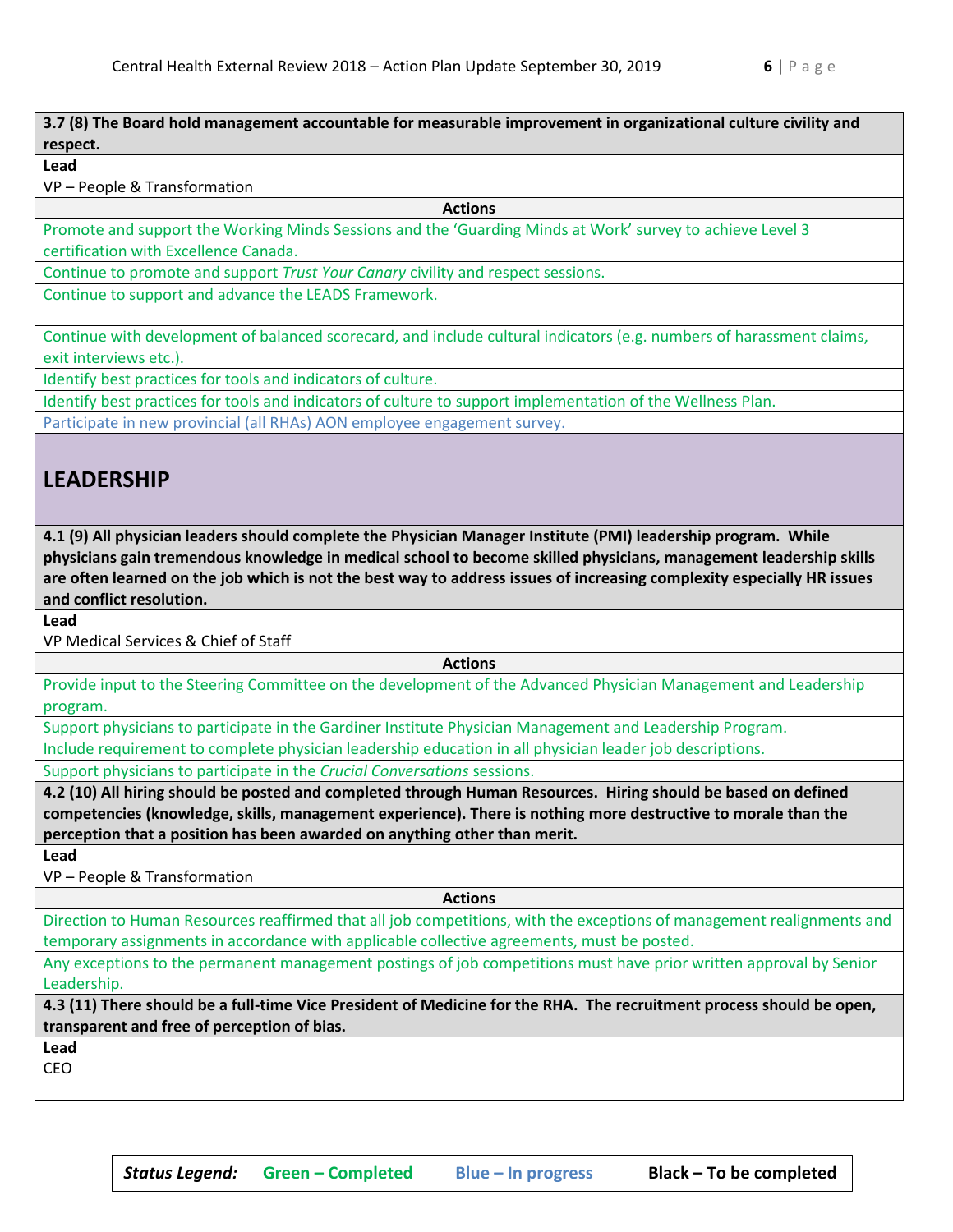| <b>Actions</b>                                                                                                                                                                                                      |  |
|---------------------------------------------------------------------------------------------------------------------------------------------------------------------------------------------------------------------|--|
| Contract with a physician advisor to assist with the implementation of recommendations focused on medical staff and<br>medical staff by-laws.                                                                       |  |
| Discuss posting for full-time Vice President, Medical Services once a permanent CEO is hired.                                                                                                                       |  |
| Post a VP Medical Services/Chief of Staff Position and Recruit same.                                                                                                                                                |  |
| 4.4 (12) Human Resource leadership should make a concerted effort to be visible, get out of their offices and talk to and                                                                                           |  |
| listen to staff where staff work on a daily basis.                                                                                                                                                                  |  |
| Lead<br>VP - People & Transformation                                                                                                                                                                                |  |
| <b>Actions</b>                                                                                                                                                                                                      |  |
| Review current departmental structure and approach to HR operations, with a view to engaging RHA leaders to help<br>determine what visibility is needed.                                                            |  |
| Explore regional business partners approach.                                                                                                                                                                        |  |
| Schedule and promote regular HR business partner visits to all Central Health facilities.                                                                                                                           |  |
| Develop mechanisms to be visible in the organization and seek input from staff throughout the organization.                                                                                                         |  |
| 4.5 (13) Develop a Central Health medical co-leadership model with the assistance of Memorial University Medical                                                                                                    |  |
| School and the Newfoundland and Labrador Medical Association (NLMA).                                                                                                                                                |  |
| Interpretation                                                                                                                                                                                                      |  |
| This recommendation is interpreted to be a clinical co-leadership model.<br>Note: Actions under this recommendation should be reviewed with actions under recommendations 5.6.                                      |  |
| Lead                                                                                                                                                                                                                |  |
| VP Medical Services & Chief of Staff                                                                                                                                                                                |  |
| <b>Actions</b>                                                                                                                                                                                                      |  |
| Consult with Memorial University, RHA's and other stakeholders to explore approaches in clinical co-leadership.                                                                                                     |  |
| Request Newfoundland and Labrador Centre for Applied Health Research to conduct a CHRSP review of clinical leadership                                                                                               |  |
| models.                                                                                                                                                                                                             |  |
| Survey current Central Health administrative directors and physician leaders to identify what works and what changes<br>need to be considered to advance a regional approach to the provision of clinical services. |  |
| Develop consensus on roles, responsibilities, and accountabilities for physicians, administrative directors, and clinicians in                                                                                      |  |
| a co-leadership model.                                                                                                                                                                                              |  |
|                                                                                                                                                                                                                     |  |
| <b>CLINICAL MANAGEMENT</b>                                                                                                                                                                                          |  |
| 5.0 (14) Implement a primary health care collaborative care (family physician, midwifery and obstetrical support)                                                                                                   |  |
| model of obstetrical care regionally building on the successful primary care model at CNRHC.                                                                                                                        |  |
| Lead                                                                                                                                                                                                                |  |
| VP - Medical Services & Chief of Staff/VP - Integrated Health & Chief Nursing Officer                                                                                                                               |  |
| <b>Actions</b>                                                                                                                                                                                                      |  |
| Continue to recruit for obstetrician for JPMRHC.                                                                                                                                                                    |  |
| With the goal of having obstetricians, family physicians, and midwives work collaboratively in a PHC model of care:                                                                                                 |  |
|                                                                                                                                                                                                                     |  |
| continue to work with the midwifery consultant to recruit and implement a midwifery model in Gander.<br>$\circ$                                                                                                     |  |
| identify resources (e.g. first assists) required to support C-sections.<br>$\circ$<br>work with family physicians in Gander area to identify individuals interested in providing primary care obstetrical           |  |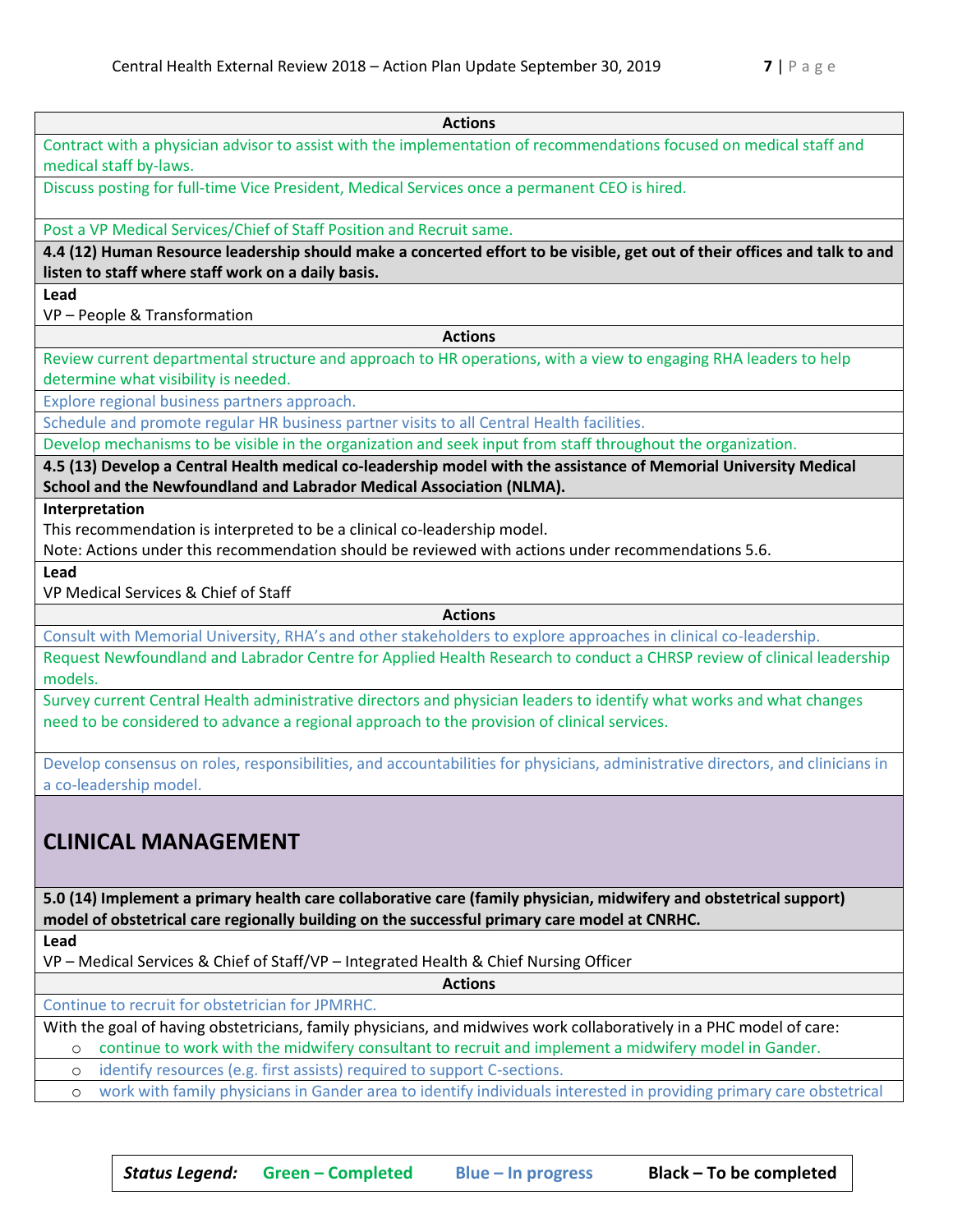| services and labour and delivery support at JPMRHC.                                                                          |
|------------------------------------------------------------------------------------------------------------------------------|
| support and facilitate process for family physicians interested in providing primary care obstetrical services.<br>$\circ$   |
| 5.1 (15) Engage Memorial University expertise to undertake a qualitative and quantitative evaluation of the Ottawa           |
| Model of Care focused on communication, patient safety and outcomes. *                                                       |
| Lead                                                                                                                         |
| VP - Integrated Health & Chief Nursing Officer                                                                               |
| <b>Actions</b>                                                                                                               |
| Central Health and NLCHI complete evaluation work in this area.                                                              |
| Review models of nursing care.                                                                                               |
| Meet with the facilitators, educators, and union about proposed change in the nursing model of care.                         |
| Update job descriptions based upon a revised nursing model of care.                                                          |
| Identify realignments/reassignments to support a revised nursing model of care.                                              |
| Provide education on realignments and reassignments for staff.                                                               |
| Review existing composition of nursing leadership councils.                                                                  |
| Implement the revised nursing model of care, using a continuous improvement process, with a focus to improve                 |
| communication and patient outcomes.                                                                                          |
| 5.2 (16) Seek assistance from Memorial University Medical School to develop a Peer Support Network for Central               |
| Health physicians.                                                                                                           |
| Lead                                                                                                                         |
| VP - Medical Services & Chief of Staff                                                                                       |
| Note: Actions under this recommendation should be reviewee with actions under 3.6.                                           |
| <b>Actions</b>                                                                                                               |
| Identify physicians to avail of physician peer coaching training to be offered by Memorial University's Faculty of Medicine. |
| Solicit input from physicians regarding the resources they require to be clinically supported in their practices.            |
| Develop and implement a revised and robust orientation program for physicians.                                               |
| Building on the work of MUN, NLMA, Shalloway Family Practice Network, and the College of Physicians and Surgeons of          |
| NL, begin development and approach to support physicians in their workplaces.                                                |
| 5.3 (17) Work with Memorial University Medical School and the Newfoundland & Labrador Medical Association to offer           |
| courses in Professionalism and Ethics for medical staff as part of a Continuing Medical Education curriculum.                |
| Lead                                                                                                                         |
| VP - Medical Services & Chief of Staff                                                                                       |
| <b>Actions</b>                                                                                                               |
| Meet with Memorial University Faculty of Medicine professionalism working group to better understand                         |
| initiatives/actions being explored to address areas of professionalism and ethics.                                           |
| Complete Trust Your Canary sessions on civility and respect with physician leaders.                                          |
| Encourage physician leaders to establish Trust your Canary sessions with physicians in their work areas.                     |
| Initiate discussion with other RHA's and interested stakeholders to advocate for the College of Physicians and Surgeons      |
| Newfoundland and Labrador that professionalism ethics and education be considered as an ongoing requirement for              |
| licensure.                                                                                                                   |
| Encourage physicians to participate in educational offerings on professionalism and ethics.                                  |
| 5.4 (18) Review the clinical management reporting structure to clarify accountability and reduce span of control.            |
| Lead                                                                                                                         |
| VP - Integrated Health & Chief Nursing Officer/VP - People & Transformation                                                  |
| <b>Actions</b>                                                                                                               |
| Survey managers with respect to committee membership and burden of committees.                                               |
| Survey managers with respect to span of control and factors influencing their ability to carry out their management          |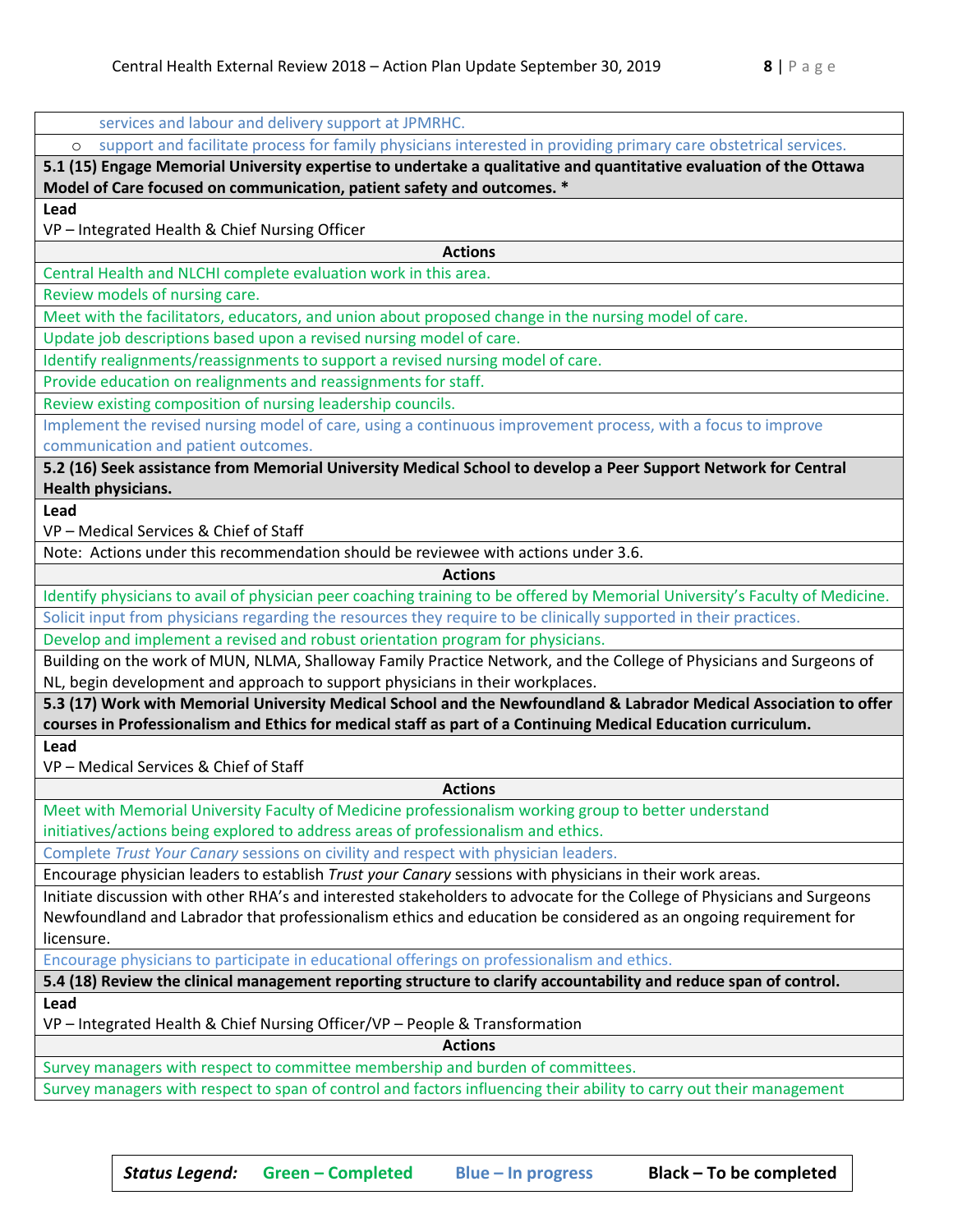| accountabilities.                                                                                                       |
|-------------------------------------------------------------------------------------------------------------------------|
| Clarify role delineations for managers with both operational and program responsibilities.                              |
| Identify core accountabilities for all managers.                                                                        |
| Review current reporting structures based upon direct and indirect reports and adjust where possible. Where adjustments |
| are not possible, recommendations to address identified issues to be considered in the 2019-2020 budget process.        |
| 5.5 (19) Combine Medical Advisory Committee into one Regional Medical Advisory Committee (RMAC) Minutes should          |
| have Consent Agendas (matters related to pre-reading and approval) and businesses focused on Action Items not           |
| verbatim discussions.                                                                                                   |
| Lead<br>VP - Medical Services & Chief of Staff                                                                          |
| <b>Actions</b>                                                                                                          |
| Review the current membership and accountabilities, as defined in the current medical staff bylaws of the Regional MAC  |
| to determine if adjustments are required.                                                                               |
| Revise agenda and approach to regional MAC committee meetings, based upon committee accountabilities.                   |
| Following consultation with physicians, update medical staff bylaws to reflect changes with respect to medical staff    |
| structure.                                                                                                              |
| 5.6 (20) Central Health work with the Department of Health and Community Services to evolve a programmatic              |
| approach to clinical services across the RHA.                                                                           |
| Lead                                                                                                                    |
| VP - Integrated Health & Chief Nursing Officer/VP - Medical Services & Chief of Staff                                   |
| Note: Actions under this recommendation should also be reviewed with the work of recommendation 4.5 re: co-             |
| leadership                                                                                                              |
| <b>Actions</b>                                                                                                          |
| Work collaboratively with DHCS and other RHAs on the evolution of a Provincial Model of Clinical Services.              |
| Develop a plan to implement regional clinical chiefs for all clinical programs offered at Central Health.               |
| 5.7 (21) Central Health in consultation with the DHCS should develop an evidenced based decision making tool for        |
| implementing change in clinical services                                                                                |
| Lead                                                                                                                    |
| VP - People & Transformation                                                                                            |
| <b>Actions</b>                                                                                                          |
| Review and modify Central Health's decision-making tool to include consideration of change management strategy.         |
| Review literature on change management, and formally adopt a change management strategy.                                |
| Educate all leaders on the formal change management strategy, process, and procedures.                                  |
|                                                                                                                         |
|                                                                                                                         |
| <b>RELATIONSHIPS</b>                                                                                                    |
|                                                                                                                         |
| 6.0 (22) A clinical management on-call system is needed to support point of care staff after-hours and on weekends.     |
| Lead                                                                                                                    |
| VP - Integrated Health & Chief Nursing Officer                                                                          |
| <b>Actions</b>                                                                                                          |
| Develop guidelines for staff with respect to routing of issues to clinical on-call managers and administration on-call  |
| managers.                                                                                                               |
| Initiate clinical on call.                                                                                              |
|                                                                                                                         |
|                                                                                                                         |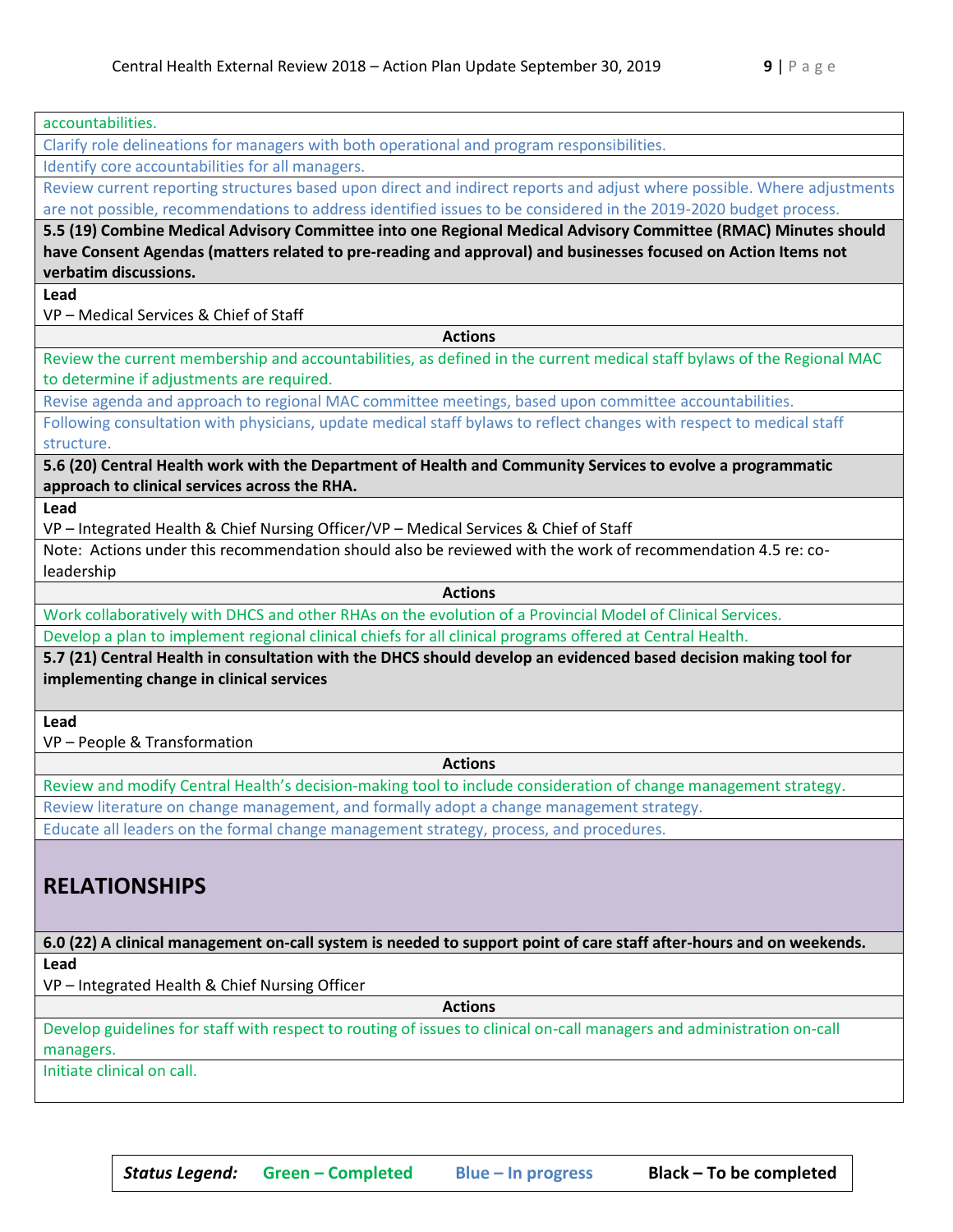#### **6.1 (23) Locate senior management offices equally between CNRHC and JPMRHC facilities.**

#### **Interpretation**

Dr. Vaughan clarified that this recommendation does not refer to the number of senior management members in Gander and Grand Falls-Windsor.

#### **Lead**

VP – Corporate Services & Provincial Shared Services Supply

**Actions**

Identify space within the region to relocate the offices of the CEO and VP Medical Services from Corporate Office. Once appropriate space has been identified within the region, relocate CEO and VP Medical Services offices.

**6.2 (24) The senior leadership team including CEO, individually and regularly as a routine party of their daily activities walk through facilities engaging staff, listening to staff and clinicians and develop action items to incorporate into senior leadership agendas for discussion, action and follow up.**

**Lead**

CEO

**Actions**

Establish staff meetings/forums on a regular basis at all levels in the organization.

Review and revise, as appropriate, the leadership rounds process currently implemented in acute care to include a feedback loop to staff. Issues identified and not resolved to be placed on the agenda for action by senior leadership team. Extend the leadership rounds process to all sectors of the organization.

Revise management job descriptions to include accountability for leadership rounds.

## **SUCCESSION PLANNING**

**7.0 (25) Central Health should develop and implement an evidence-based, data-driven long-term health human resources strategy for all health professions.**

**Lead**

VP – People & Transformation

**Actions**

Continue the work on the comprehensive succession plan, as part of the overall Human Resources Plan.

Engage with other RHAs for succession planning lessons learned and successes.

Continue to review areas/programs where vacancies exist and are difficult to recruit, and build short term and long term forecasting into the comprehensive succession plan.

Investigate the use of an external resource to assist with the development of a plan.

**7.1 (26) Central Health should develop and implement an evidence-based, data-driven long-term health human resources strategy for all health professions.**

**Lead**

VP – People & Transformation

**Actions**

Adopt a policy direction to engage with educational institutions (high school and post-secondary) to educate students on opportunities for employment in the health field and in Central Health.

Work with educational institutions to provide clinical placements for students.

Managers, including physician leaders, to make personal contact with students to address issues that may arise during clinical placements and identify appropriate potential job opportunities within the region.

Human Resources group to meet with DHCS Workforce Planning Division to review provincial bursary and recruitment incentive programs.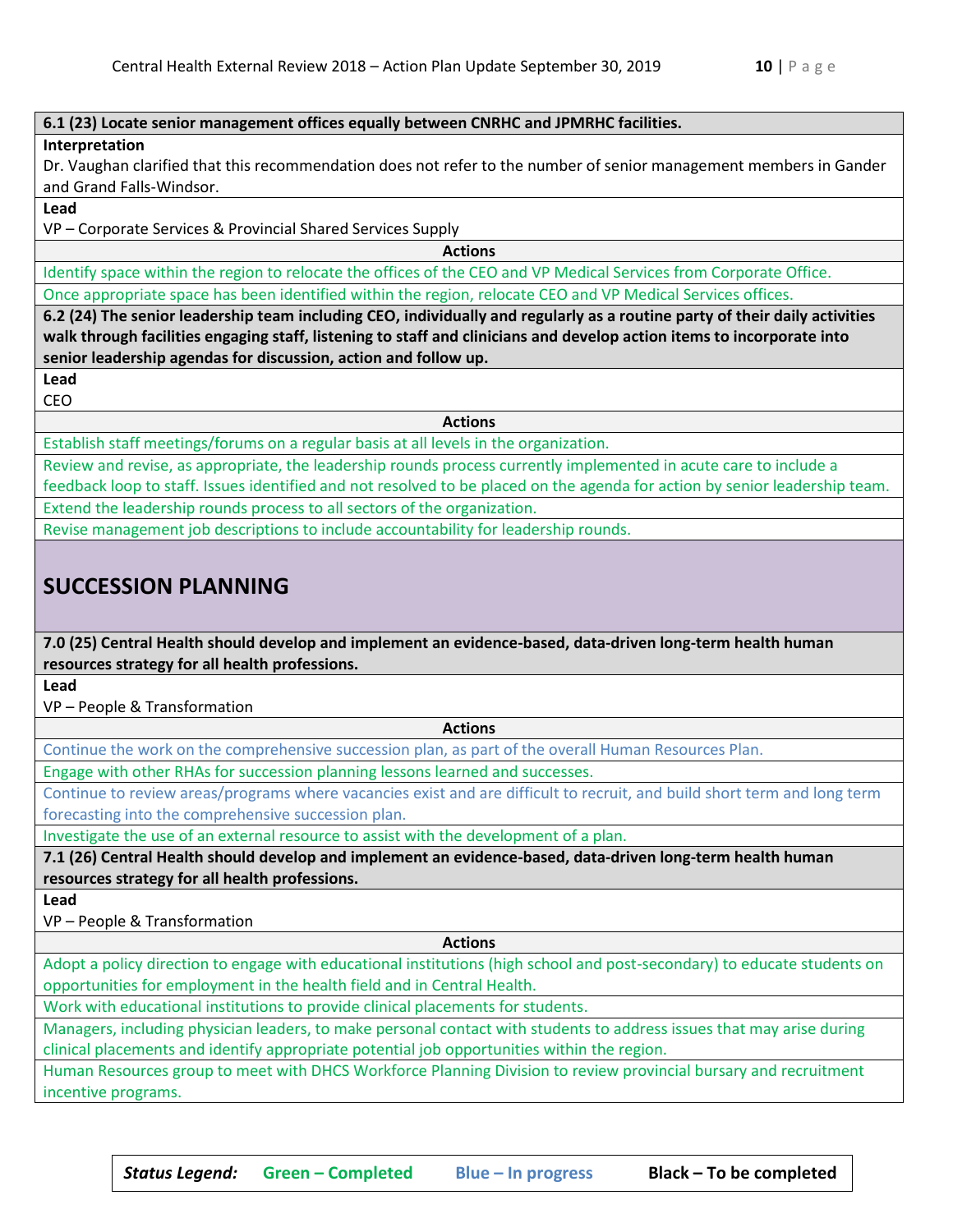Develop an inventory of bursaries/sponsorship opportunities available provincially, and make this information available to staff and the general public.

**7.2 (27) Human Resource leadership should develop and implement a plan to be more visible to staff. Lead**

VP – People & Transformation

Note: Action under this recommendation should be reviewed with actions under recommendation 4.4

**Actions**

Continue regular Labor Management and Professional Practice meetings.

Explore resources required for a regional model of HR Business Partners.

Meet with Directors and Managers to identify how to most effectively increase visibility of HR team.

### **COMMUNITY ENGAGEMENT**

**9.0 (28) Develop an RHA Patient Navigator position to assist patients and families chart their way through the healthcare system.**

**Lead**

VP – People & Transformation

Review literature on types and roles for patient navigators.

Solicit input from Central Health patient advisor group and CACs for ideas with respect to the role of a patient navigator.

**Actions**

Review the nature and type of patient complaints received by Central Heath to determine, and along with the literature review, determine the type/focus of navigation position to be considered.

Develop a job description, and identify the cost of implementing a patient navigator position.

**9.1 (29) Engage towns of Grand Falls-Windsor and Gander in joint planning session for health services including the articulation of plans for access to collaborative community-based care.**

**Lead**

VP – Integrated Health & Chief Nursing Officer

Note: Actions under this recommendation should also be reviewed with the work of recommendation 3.0 re: collaboration between the municipalities.

**Actions**

Reach out to Municipalities Newfoundland and Labrador to participate in events (e.g. sponsor networking session at AGM or offer keynote speaker at conferences).

Reach out to Town of Gander and Town of Grand Falls-Windsor to have quarterly meetings.

Host community stakeholder sessions in GF-W and Gander during environment scan process.

Create a time-limited email account and a mailing address to solicit public input.

**9.2 (30) Strengthen Community Advisory Committee relationship with the Board by having the Chair of each CAC attend the Board Meeting to report on current issues.**

**Lead**

VP – Integrated Health & Chief Nursing Officer

**Actions**

CACs Co-chaired by a member of the Board of Trustees.

CACs submit minutes of meetings to be included in the Board package, with Board members speaking to issues at Board meetings.

CACs come together once a year to share their activities with other CACs.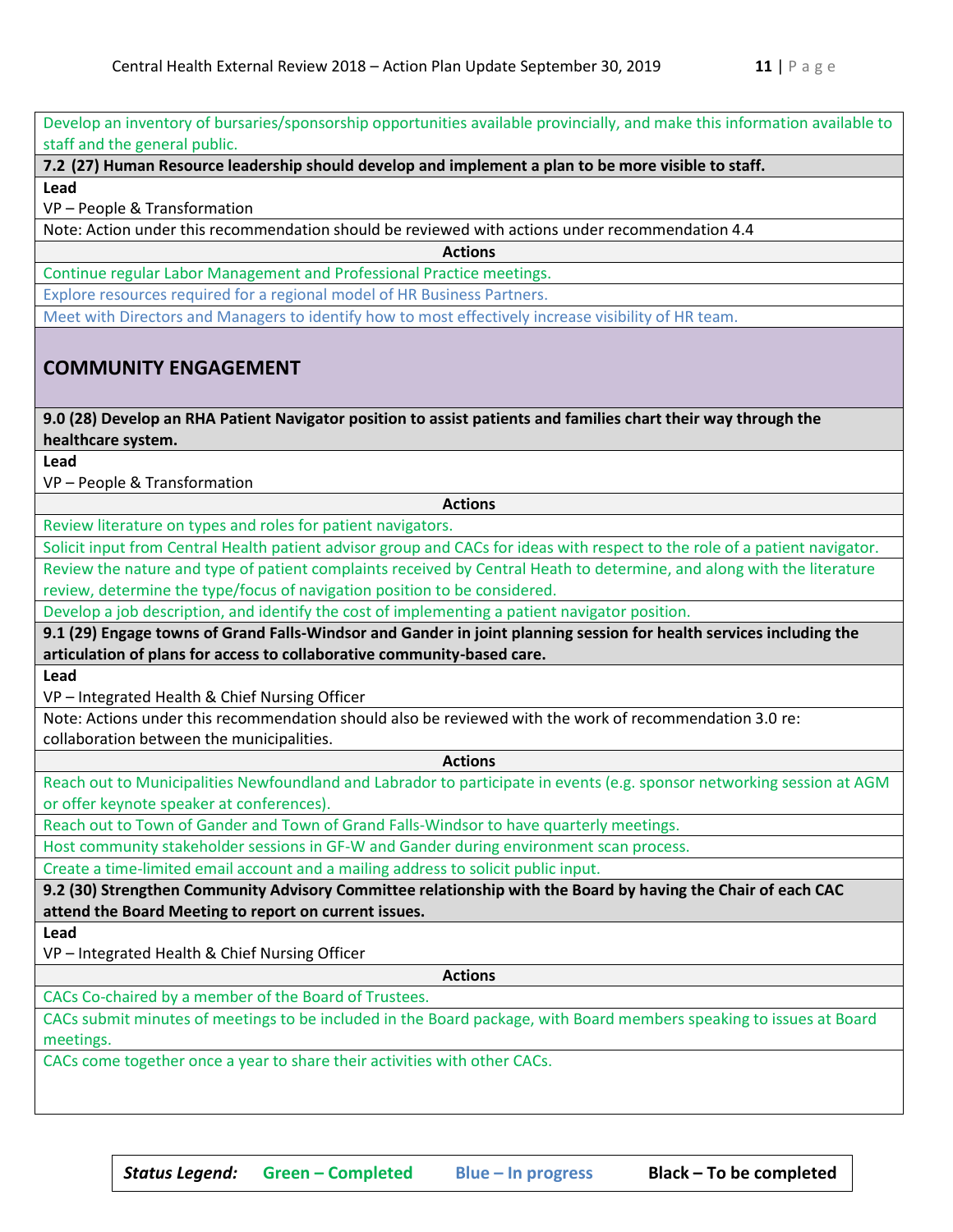| 9.3 (31) Engage the Community Advisory Committees in the development of a recruitment and retention strategy for<br>healthcare professionals                                                                       |
|--------------------------------------------------------------------------------------------------------------------------------------------------------------------------------------------------------------------|
| Lead                                                                                                                                                                                                               |
| VP - Integrated Health & Chief Nursing Officer                                                                                                                                                                     |
| <b>Actions</b>                                                                                                                                                                                                     |
| Review the terms of reference for CACs, and incorporate additional objectives of working with Central Health to assist in                                                                                          |
| recruitment and orientation efforts where appropriate.                                                                                                                                                             |
| Work with CAC members to formalize an information package for potential recruits that can be shared during the                                                                                                     |
| recruitment process.                                                                                                                                                                                               |
| Provide information to CACs regarding contact information for potential recruits (e.g. where to access/inquire about job<br>vacancies, etc.).                                                                      |
| Members of CACs to identify community activities to welcome health care professionals to communities.                                                                                                              |
| 9.4 (32) Update Central Health website to a more user-friendly resources for accessing resources.                                                                                                                  |
| Lead                                                                                                                                                                                                               |
| Director of Communications & Government Relations                                                                                                                                                                  |
| <b>Actions</b>                                                                                                                                                                                                     |
| Redevelop website.                                                                                                                                                                                                 |
| <b>OTHER ISSUES</b>                                                                                                                                                                                                |
| 10.0 (33) Paramedics responsible for security in Emergency Departments and Hospitals. Paramedics are not trained in<br>security measures. The reviewer raised this with Board members and staff during the review. |
| Lead                                                                                                                                                                                                               |
| VP - People & Transformation                                                                                                                                                                                       |
| <b>Actions</b>                                                                                                                                                                                                     |
| Eastern Health to review and identify recommendations, with respect to enhancing security and emergency management                                                                                                 |
| services within Central Health.                                                                                                                                                                                    |
| Identify funding options for the provision on-site security services at both regional referral centers.                                                                                                            |
| Finalize contract to provide on-site protection services.                                                                                                                                                          |
| Realign an existing management position to include responsibility for regional protection services.                                                                                                                |
| Communicate the duties and responsibilities of onsite security to employees, physicians, volunteers, and the public.                                                                                               |
| Manager of Security, Emergency Management Systems and Business Continuity hired.                                                                                                                                   |
| 10.1 (34) Paramedics required to be stationed at "The Junction" have no bathroom facilities.                                                                                                                       |
| Lead                                                                                                                                                                                                               |
| VP-Integrated Health & Chief Nursing Officer                                                                                                                                                                       |
| <b>Actions</b>                                                                                                                                                                                                     |
| Review statistics regarding placement of ambulances at "the junction" and reason for relocation.                                                                                                                   |
| Review staffing complement of paramedics for hospital-based ambulance service in Baie Verte and Springdale.                                                                                                        |
| Identify options to mitigate relocations to "the junction".                                                                                                                                                        |
| 10.2 (35) Infection Prevention and Control reports to management without senior authority to require clinical                                                                                                      |
| attention.                                                                                                                                                                                                         |
| Lead                                                                                                                                                                                                               |
| VP-Integrated Health & Chief Nursing Officer                                                                                                                                                                       |
| <b>Actions</b>                                                                                                                                                                                                     |
| Meet with Infection Prevention and Control staff to identify areas of concern with the current organizational reporting<br>structure.                                                                              |
| Following discussion with Infection Prevention and Control staff, confirm and or realign reporting structure.                                                                                                      |
|                                                                                                                                                                                                                    |

*Status Legend:* **Green – Completed Blue – In progress Black – To be completed**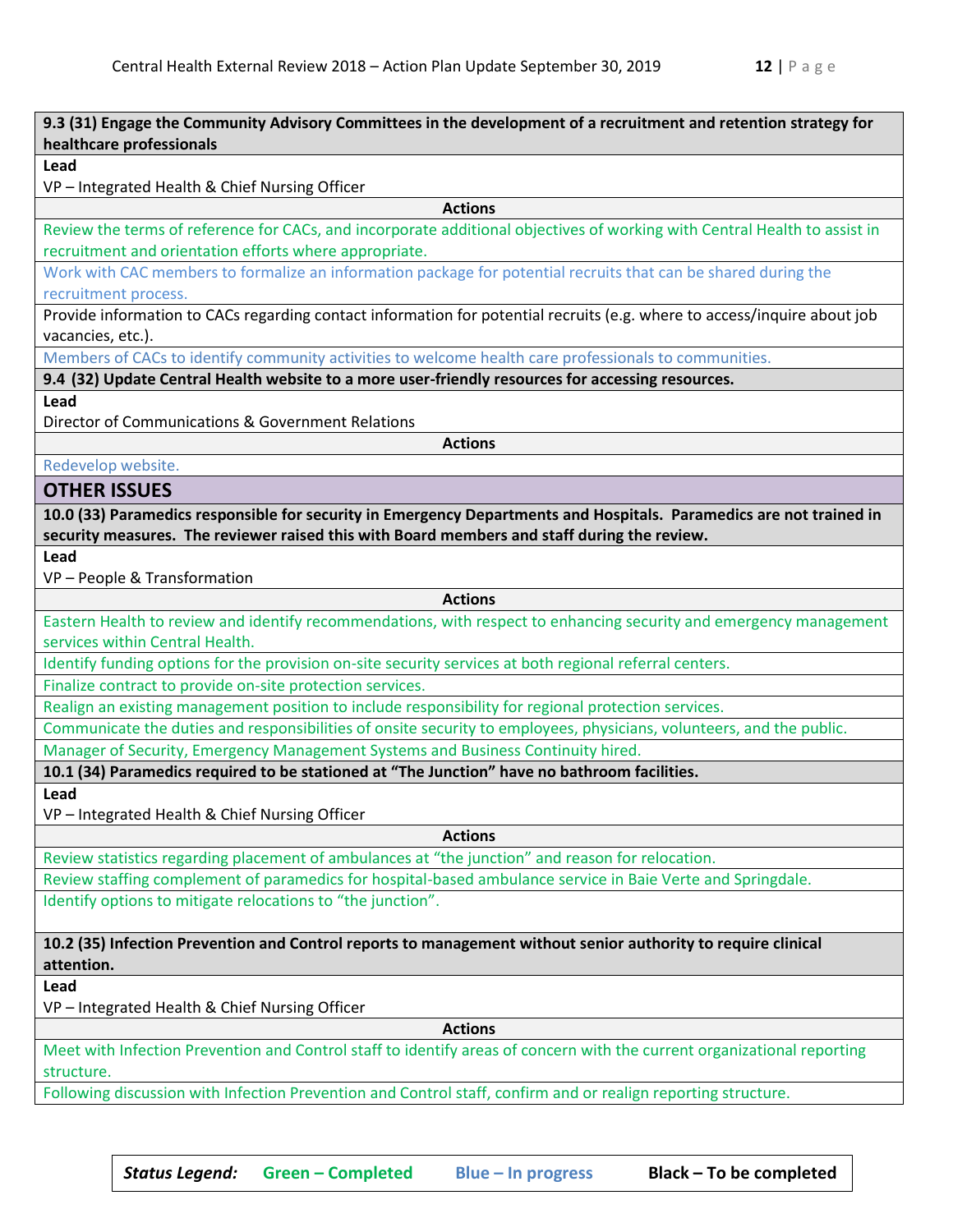**10.3 (36) The reviewer heard many longstanding individual Human Resources complaints symptomatic of the culture deficit noted in the review.**

**Lead**

VP – People & Transformation

**Actions**

Separate the EFAP function from the Respectful Workplace Program.

Continue to offer the Working Minds training for managers and employees.

Assign program responsibility for psychological health and safety to one individual within the Employee Wellness portfolio.

Review the current Respectful Workplace, Harassment, and Bullying policy to align, where possible, with the Government of Newfoundland and Labrador Workplace harassment policy.

Participate in education sessions offered by DHCS to increase workplace harassment investigators. clarify

Encourage the practice of beginning all meetings with a patient/family/employee story/experience that espouses Central Health values.

Incorporate and embed a values-based approach into Central Health's overall recruitment process from initial job posting to candidate screening, the interview process, and hiring.

Develop a plan/strategy to promote and celebrate Central Health values.

Continue to build on cultural sensitivity and diversity awareness initiatives to promote best practices to help cultivate and support a respectful workplace that is accommodating and inclusive.

Design and deliver a workshop for managers on accountability.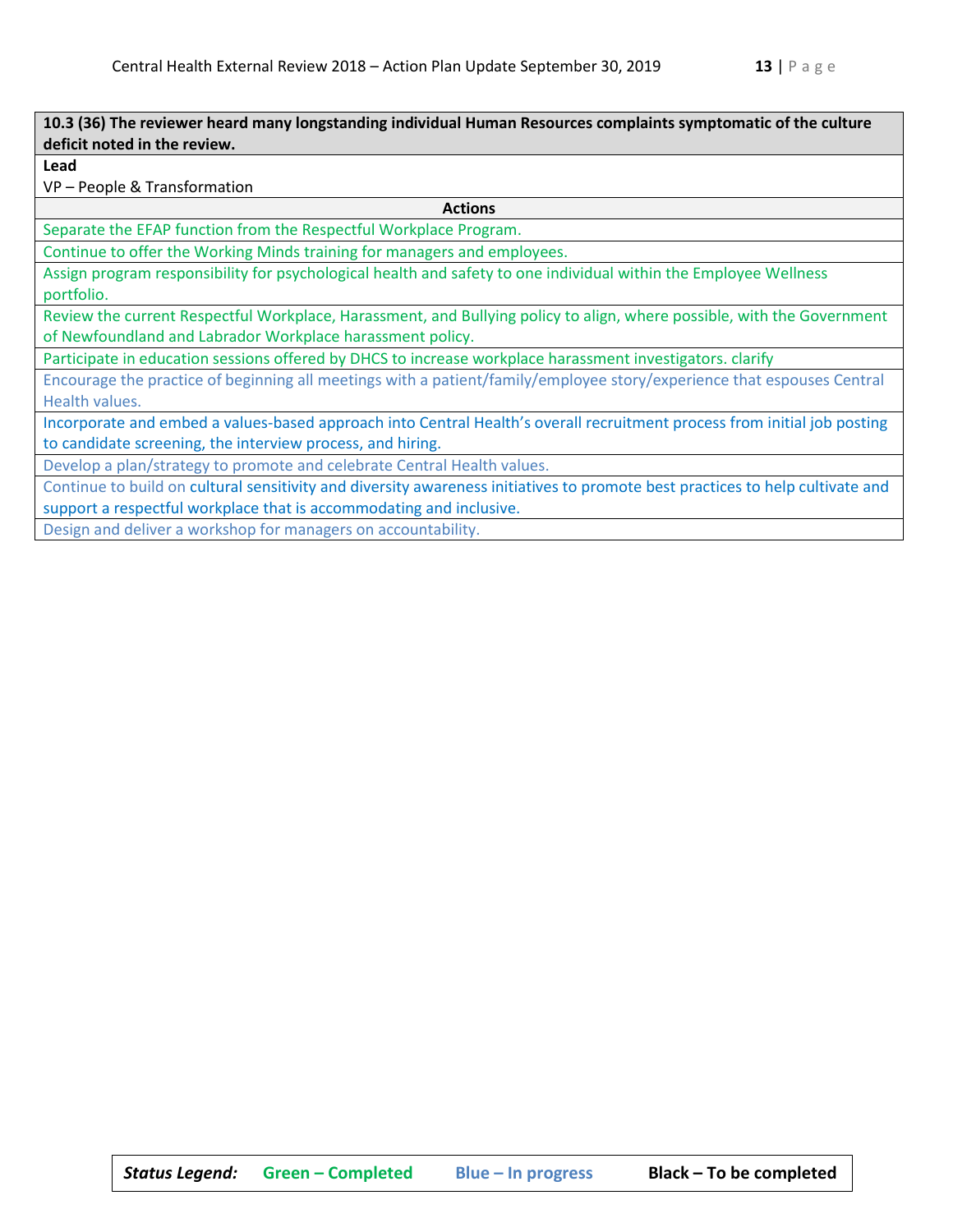#### **Glossary – Acronyms**

AON employee engagement survey - A survey based on the *AON Engagement Model*; a model of the business impact of engagement, employee engagement itself and the factors of the work experience that lead to higher engagement. In addition to measuring employee engagement, it also measures 16 work-experience dimensions: Career & Development, Collaboration, Customer Focus, Decision-making, Diversity & Inclusion, Empowerment/ Autonomy, Enabling Infrastructure, Employee Value Proposition (EVP), Manager, Mission/Values, Performance Management, Rewards & Recognition, Senior Leadership, Talent & Staffing, Work Tasks and Work/Life Balance.

CACs - Community Advisory Committees.

CH - Central Health.

CHRSP - The Contextualized Health Research Synthesis Program of Memorial University of Newfoundland and Labrador. Working in partnership with the provincial healthcare system to identify questions of urgent importance, CHRSP synthesizes existing research evidence and contextualizes findings to support evidence-based decisions in the Newfoundland and Labrador healthcare system.

CME - Continuing Medical Education.

DHCS - Department of Health and Community Services.

EFAP - Employee and Family Assistance Program.

Excellence Canada's Guarding Minds - A resource (survey and summary reports) to help assess, protect and promote psychological health and safety in their workplaces.

Gardiner Institute - An association within the Faculty of Business Administration, Memorial University, that delivers current and relevant professional development programs that advance the business and leadership knowledge and/or skills of organizations and existing or aspiring supervisors, managers, executives and entrepreneurs.

ICD - Institute of Corporate Directors.

LEADS Framework - A leadership capabilities framework representing an innovative and integrated investment in the future of health leadership in Canada. It provides a comprehensive approach to leadership development for the Canadian health sector, including leadership within the whole-system, within the health organizations, and within individual leaders.

MUN - Memorial University of Newfoundland and Labrador.

NLCHI - The Newfoundland and Labrador Centre for Health Information.

NLMA - Newfoundland and Labrador Medical Association.

PHC - Primary Health Care.